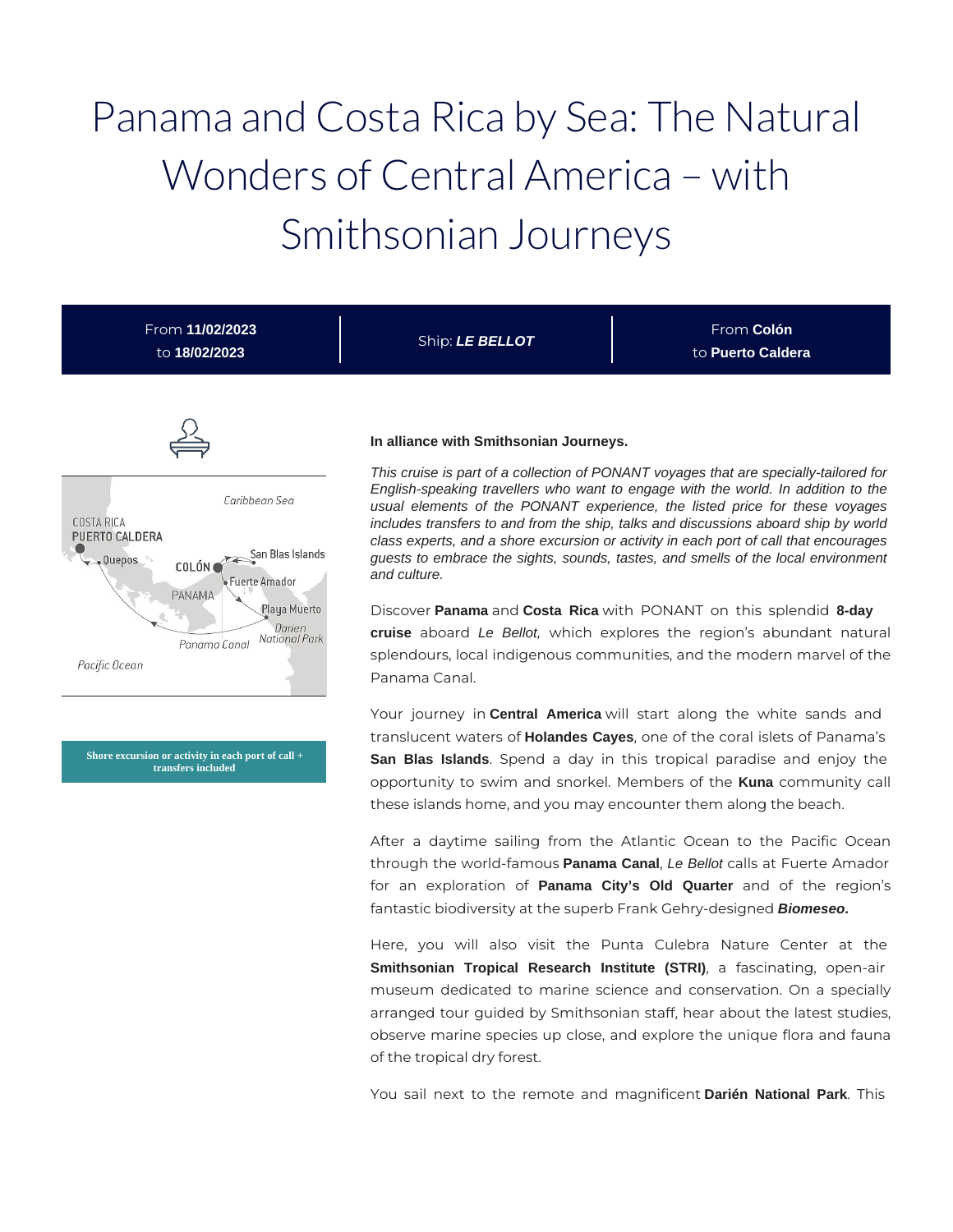little corner of paradise is a **UNESCO World Heritage site** and home to a remarkably diverse range of plants and wildlife. Rocky coastlines, mangroves, swamps, and tropical rainforests abound and offer a feast for photographers. Here, meet members of the local **Emberá** community.

Your final call will be in **Quepos, Costa Rica,** gateway to the spectacular **Manuel Antonio National Park**, where you will encounter myriad tropical flora and fantastic fauna, including sloths, the noisy howler monkey, the white-faced capuchin, and the tiny squirrel monkey. The combination of forest and ocean also provides a special opportunity to observe both terrestrial and sea birds—toucans, pelicans, hummingbirds, terns, and more.

The encounters with the wildlife described above illustrate possible experiences only and cannot be guaranteed.



The information in this document is valid as of 06/07/2022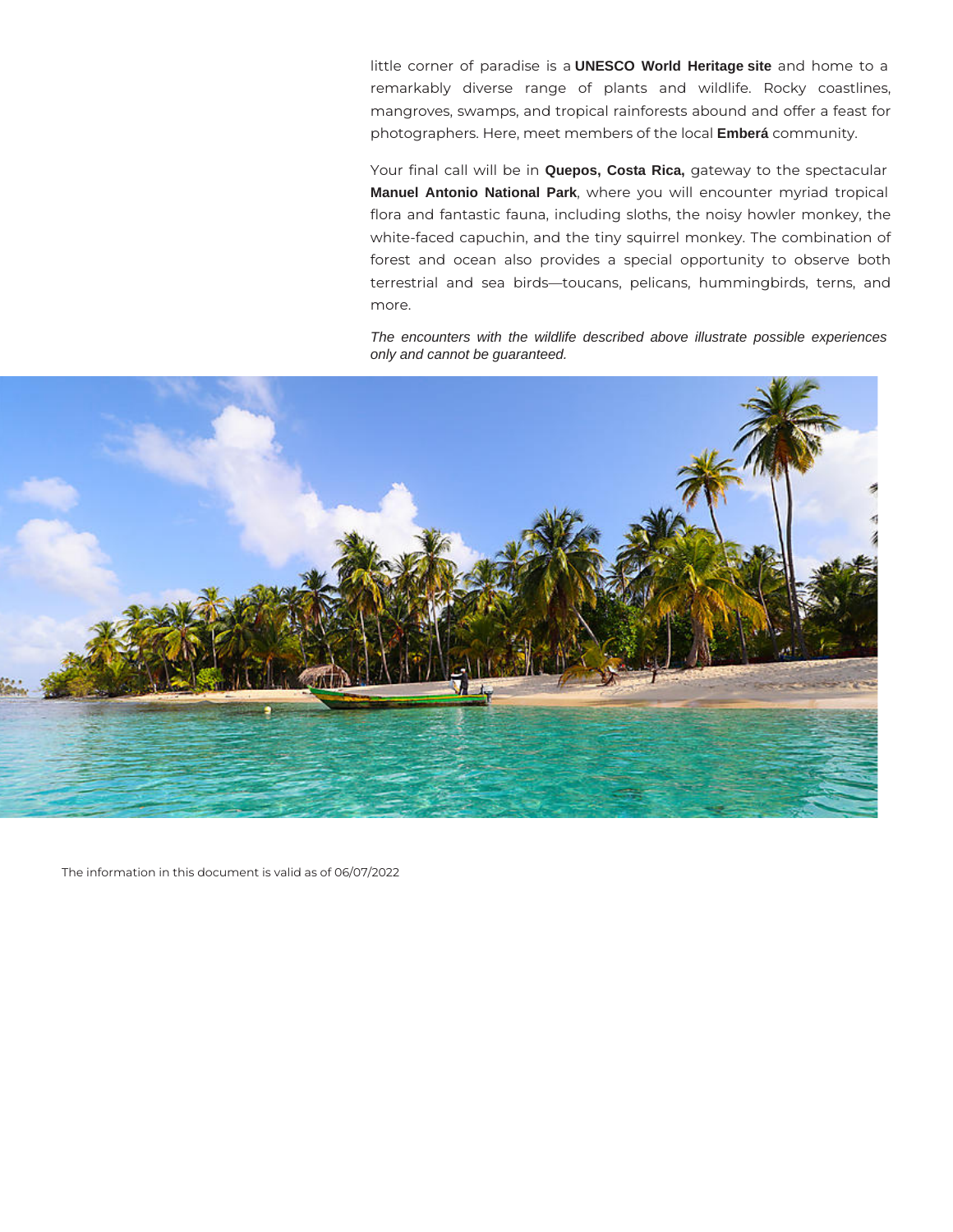# Panama and Costa Rica by Sea: The Natural Wonders of Central America – with Smithsonian Journeys **YOUR STOPOVERS :**

# **COLÓN**

Embarkation 11/02/2023 from 16:00 to 17:00 Departure 11/02/2023 at 20:00

**Colón** is the second largest city in **Panama**, at the Caribbean entrance of the **Panama Canal**. Colón is today an important port, and the free trade zone created in 1953 contributed greatly to the development of the city. Colón was founded in 1850 by Americans working on the Panama railroad connecting the Atlantic and Pacific coasts through the isthmus of Panama; the city rapidly overshadowed the older **Caribbean** ports of Panama when the canal opened.

# **SAN BLAS ISLANDS**

Arrival 12/02/2023 early morning Departure 12/02/2023 late afternoon

Located on the north-east coast of **Panama**, the **San Blas archipelago** is a string of coral islands in the heart of the Caribbean Sea. More than 300 islands and cays cover an area of 300 square kilometres offering travellers a multitude of treasures. Sheltered behind a long coral reef, **the San Blas Islands** are full of enchanting anchorages. The long sandy white beaches bound by crystal-clear waters will allow you to relax and enjoy incredible marine fauna before engaging with **the Kunas Indian community**. Still subsisting on hunting and fishing, they will welcome you in their villages of bamboo houses gathered near the beaches.

#### **CROSSING THE PANAMA CANAL**

Arrival 13/02/2023 early morning Departure 13/02/2023 early morning

Aboard your ship, experience something unique, that has inspired the imagination of numerous adventurers in the 20th century: **sailing the Panama Canal**. Its construction started in 1880 under the direction of **Ferdinand de Lesseps**. Abandoned then resumed, this marvel of engineering was completed by the United States and opened in 1914. The canal crosses the Isthmus of Panama and links the Atlantic to the Pacific. Including **three levels of locks** and by raising ships to the level of Lake Gatun, almost as if the water was a lift, it allows them to avoid having to round Cape Horn.

**FUERTE AMADOR, FLAMENCO ISLAND**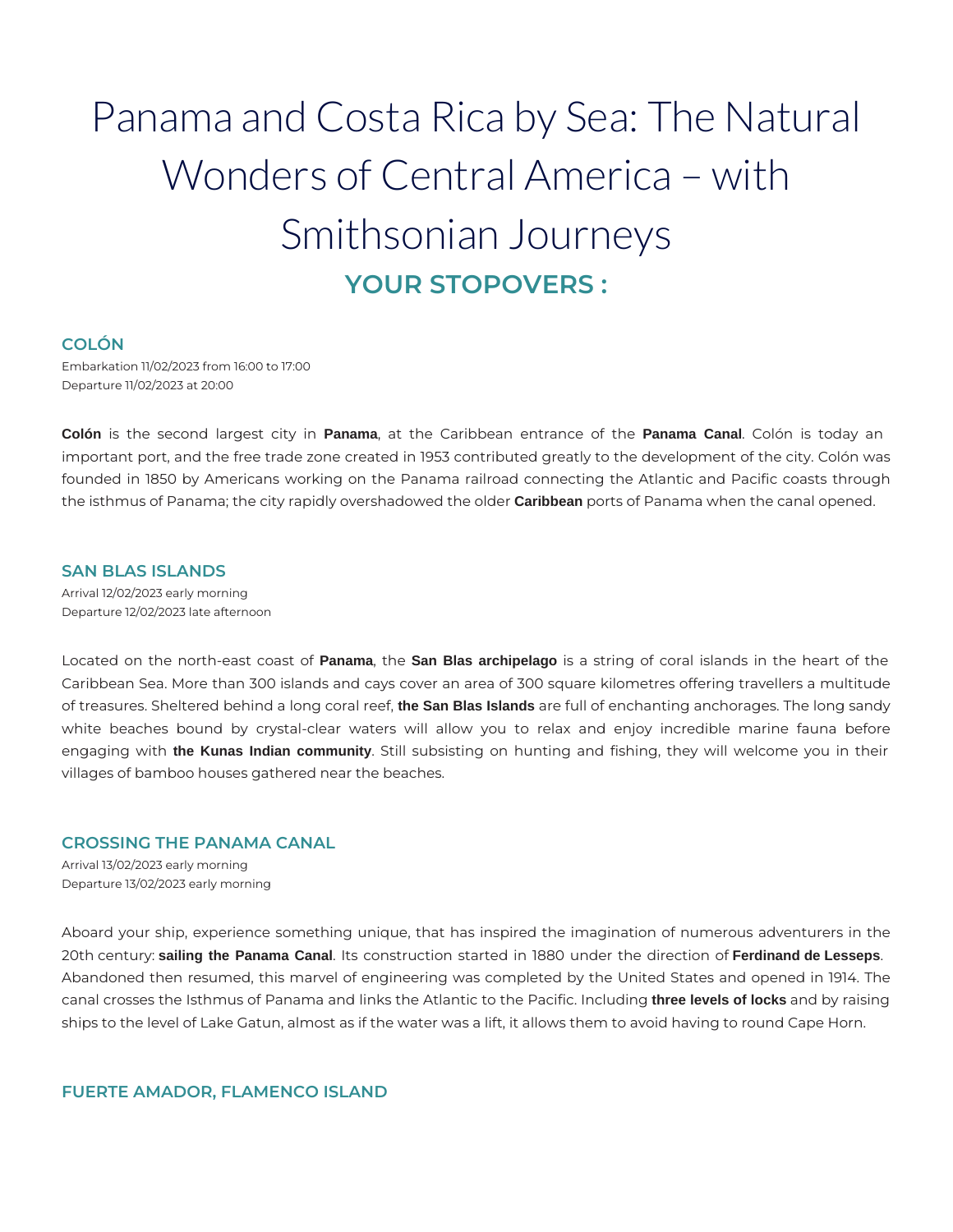An artificial peninsula situated at the Pacific entrance to the Panama Canal, Fuerte Amador is the gateway to several noteworthy sites. Right near there, the impressive Miraflores Locks are a shining example of the engineering feats deployed during the construction of the Panama Canal. Further north, in villages nestling amid dense vegetation, lives the Embera tribe, guardian of the forest and of the Chagres River. This proud people have successfully preserved their traditions and their ancestral way of life, which predate the colonisation of the region by the Spanish.

## **PLAYA MUERTO, DARIEN NATIONAL PARK**

Arrival 15/02/2023 early morning Departure 15/02/2023 midday

The most remote and least developed region of Panama, the province of Darien is an unspoilt land with an extremely rich variety of flora and fauna. Listed by UNESCO as World Heritage, **Darien National Park** offers its extraordinary scenery of rocky coastlines, mountain ranges, mangroves, rivers and creeks. Discover **Playa Muerto**, a tiny coastal village home to the Emberas Amerindian community. You will visit the village, attend traditional songs and dances of the locals, and admire beautiful local craft.

#### **AT SEA**

Arrival 16/02/2023 Departure 16/02/2023

During your day at sea, make the most of the many services and activities on board. Treat yourself to a moment of relaxation in the spa or stay in shape in the fitness centre. Depending on the season, let yourself be tempted by the swimming pool or a spot of sunbathing. This day without a port of call will also be an opportunity to enjoy the conferences or shows proposed on board, to do some shopping in the boutique or to meet the PONANT photographers in their dedicated space. As for lovers of the open sea, they will be able to visit the ship's upper deck to admire the spectacle of the waves and perhaps be lucky enough to observe marine species. A truly enchanted interlude, combining comfort, rest and entertainment.

# **QUEPOS**

Arrival 17/02/2023 early morning Departure 17/02/2023 late afternoon

Quepos makes for a charming stop-off on the Pacific coast, just next-door to the famous **Manuel Antonio National Park**, an untouched tropical natural reserve lined with white sandy beaches. The town's seafront is an opportunity to stroll through market stalls touting pineapples and bananas in the shade of the manchineel trees. In this coastal town crisscrossed with **tree-lined streets in bloom**, admire the houses and their incredible sculpted balconies. Enjoy a spot of shopping in the **many traditional boutiques**: pick up some handmade cotton clothing, ceramics embellished with Costa Rican designs and home décor pieces in hand-painted wood.

# **PUERTO CALDERA**